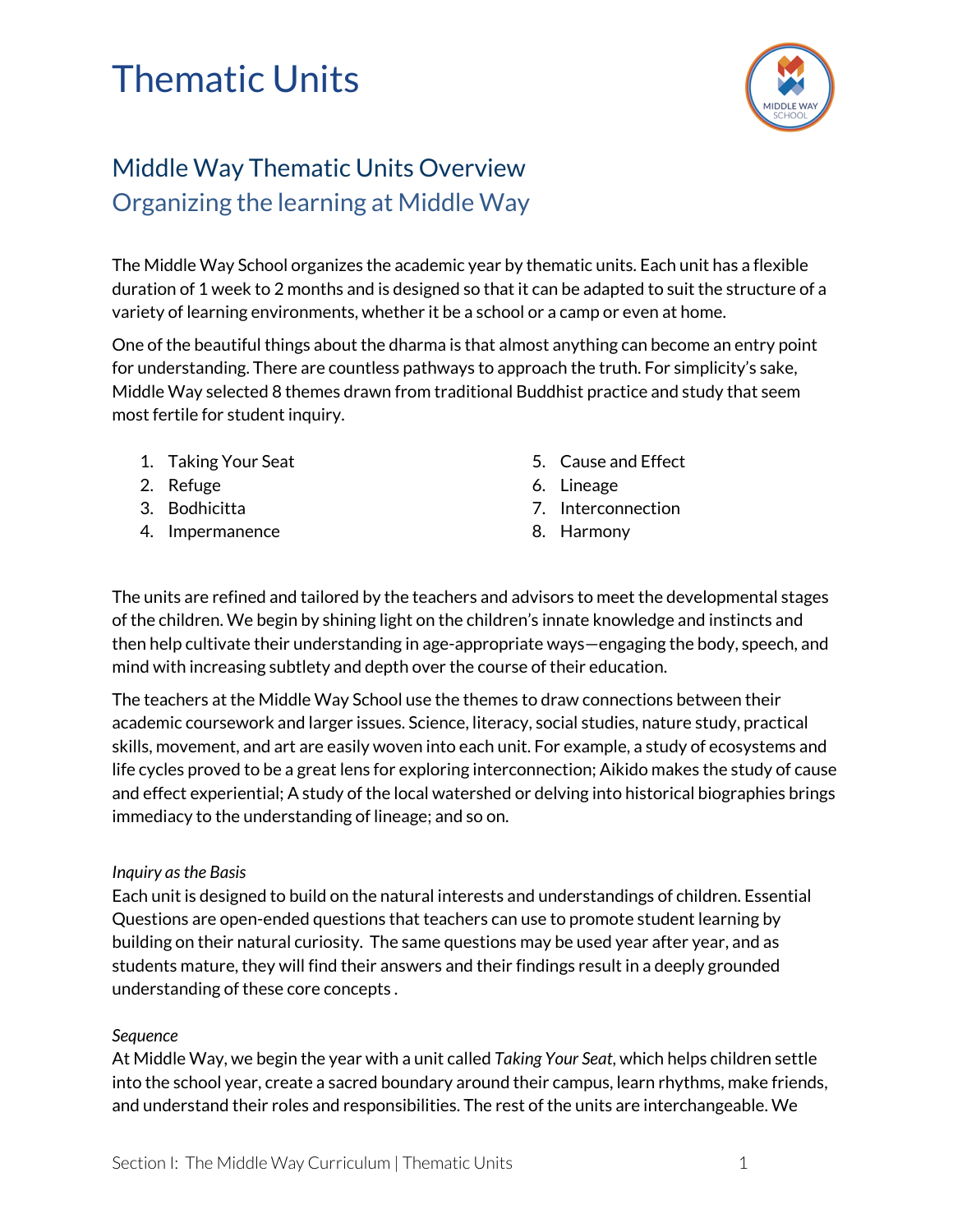recommend working with the immediate environment of the school, taking note of the seasons and celebrations that might have natural intersections with a theme. The themes can be repeated each year, spiraling through all the grade levels. What refuge looks like for a preschooler is both the same and very different for a highschooler. Following is a brief outline of the themes we have explored thus far.



## Taking Your Seat

When children start the new school year, it's a time of finding their place, preparing to learn, and getting familiar and comfortable with their learning space. At Middle Way, it also means learning to pay attention to their inner worlds and setting meaningful intentions. Younger students, spending large amounts of time outside the home for the first time, must learn how to be in community. Older students start to consider their individual role and the school's role in society, the art of leadership, debate, organizational structures, rights and responsibilities in communities; they and also go deeper into developing healthy lifelong habits such as daily meditation and setting up a home. On the ceremonial side, students can request local deities and other unseen beings for permission and blessings to study on this land. They can set a boundary around the school with a flower parade, burying special objects, marking the sacred space of the school itself. This is also a time to build trust, welcome new friends, learn routines, and co-create and establish community agreements and classroom values that align with the Noble Eightfold Path. Through reflecting on our freedoms and advantages, we humbly recognize that we are so fortunate to be together with good health and all the causes and conditions, precious resources, loving teachers, guidance and support of great masters that make this a unique education. During morning assemblies, we introduce the ideas such as the seven point posture, ten wholesome acts, ahimsa, impermanence and cause and effect. We also introduce the concept of respecting your teacher and what they teach. Students learn to make a proper cup of tea and throughout the year take turns offering tea for the teacher once per week to request them to continue being their friend and guide.

We ask: How did I get here? What are my roles and responsibilities? What makes school a place I want to *be? What do I want to learn?*

#### Refuge

Teaching the concept of refuge to young children presents interesting challenges and wonderful opportunities. Taking refuge comes naturally to all of us, even if we may not use that phrase. At Middle Way we seek to convey the essence of refuge—a sense of reverence, protection, and inspiration—in ways that are appropriate to a child's developmental stage, noting that what each of us takes refuge in can be different based on our identities, beliefs, and values. Objects of refuge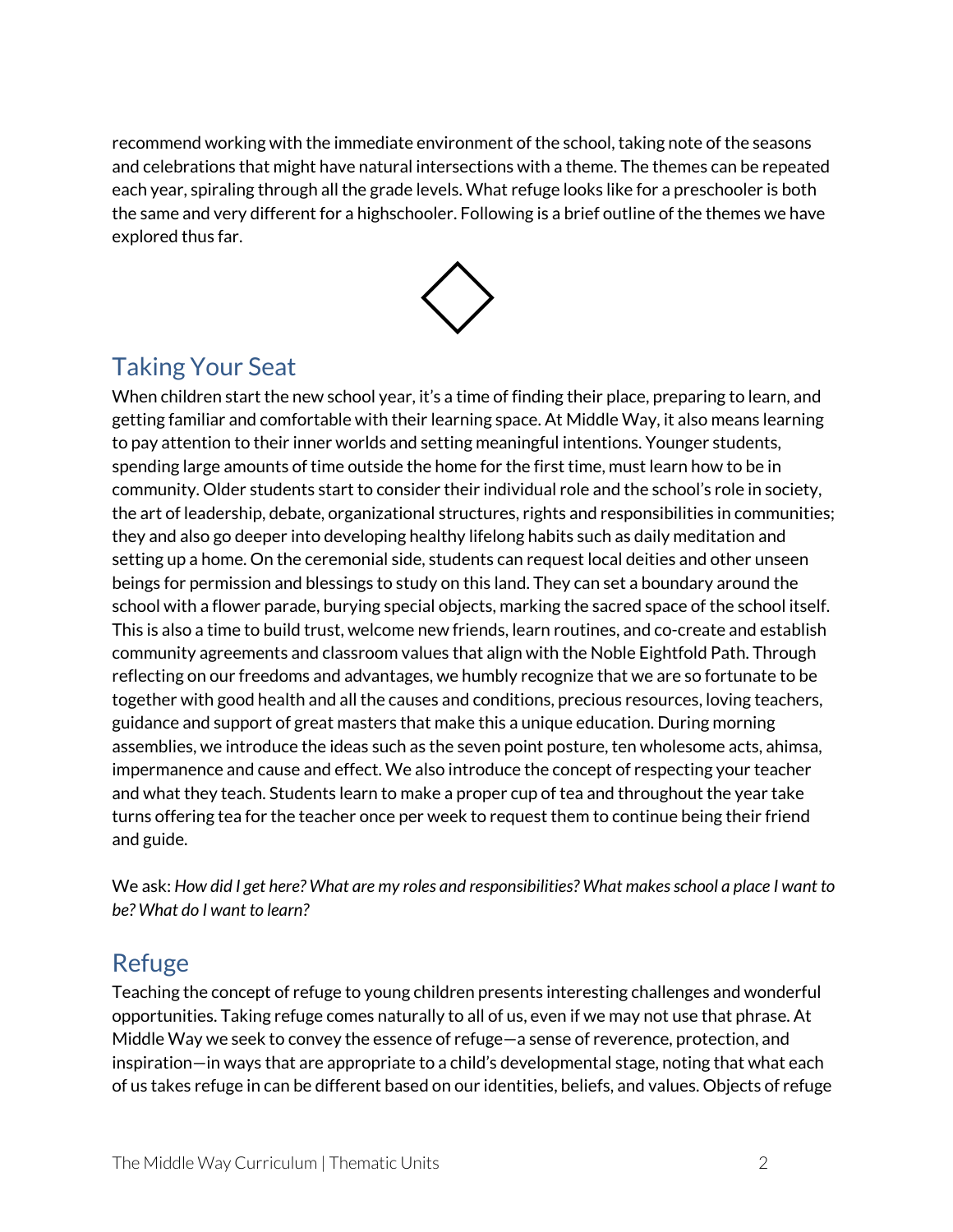might be physical things or places that provide safety, comfort, and protection. Objects of refuge might also be people who can be counted on for love, support, and protection. Most importantly, we teach that refuge can be internal—the mind and its awesome capacity to learn new things, to be still, to be wise. Students can explore the possibility of finding support from the non-physical and unseen world.

This unit lends itself to wonderful nature studies of animal habitats as well as survival skills such as shelter building, knot tying, orienting by maps and compases. By developing the ability to name the parts of the body, and cultivating awareness of sensations and emotions, as well as the communication skills required to clearly articulate needs, children are building natural safeguards to protect themselves and others.

Older students, once they have developed a felt sense of refuge, can be introduced to the idea that some people take refuge in the Buddha, the teachings, and the community who practice those teachings, and that this practice looks different in different contexts (i.e., the different *yanas* and cultural contexts). Our exploration of the idea of refuge is secular—we are not expecting children to take refuge in the three jewels. This topic lends itself to the early part of the year because it coincides with the students' needs to be comfortable and feel safe at school.

We ask: *What makes me feelsafe and inspired? How do Iseek help and from whom? How can I be a refuge to others? How do you seek refuge in yourself?*

#### **Bodhicitta**

Bodhicitta is one of the two main underpinnings of the Middle Way education so we do a deep dive into a dedicated unit for students to really understand the concept in a dynamic way. *Bodhi* means awake in Sanskrit and *citta* means something akin to mind so Bodhicitta is explained as "awakened mind." Here, being asleep is a narrow state of ignorance, like a dreamer having a nightmare. For that duration, the dreamer thinks this is reality. When you are truly awake, your world gets much larger and you see all the causes and conditions that connect us and begin to see the results of our actions and reactions much more precisely. Seeing the big picture, we are more equipped to break that cycle. We are more compassionate. Ultimately, bodhicitta is the heart of the Buddhist path. The wish to benefit all beings, to reduce their suffering, to help all beings achieve true happiness, is the foundation and motivation for almost all our practice. One must be awake to do this, otherwise one might be operating within a dreamlike egotistical motivation.

From day one, students learn the Sanskrit mantra LOKAH SAMASTAH SUKHINO BHAVANTU, (May all beings everywhere be happy and free, and may the thoughts, words, and actions of my own life contribute in some way to that happiness and freedom for all). This is a good unit to introduce compassion in action. Classes can create a project to help save a life, whether it be raising money for a farm sanctuary or releasing fish bait. Studying the brain and how it functions,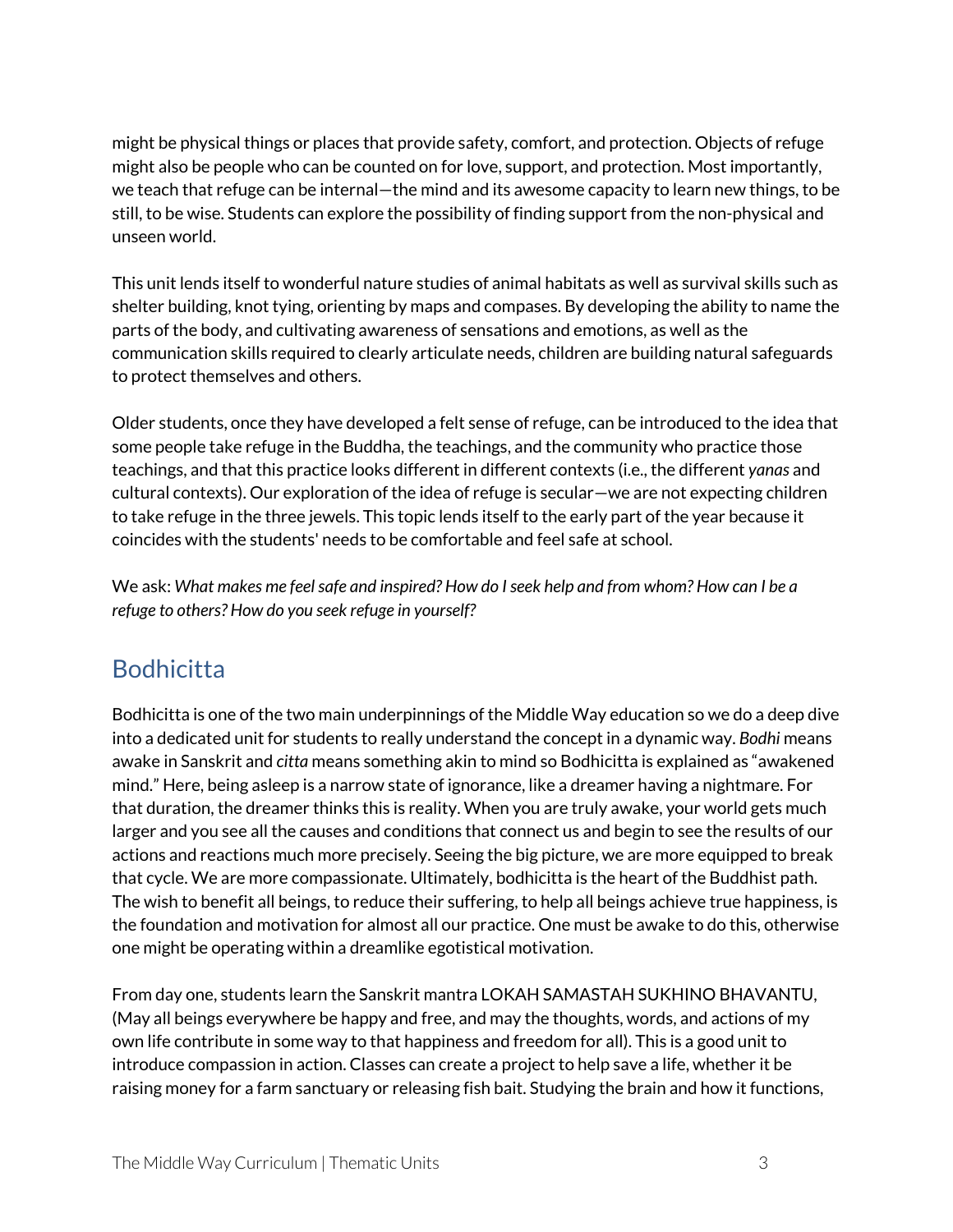how we must care for our earth, and engaging in awareness exercises all fit well in this unit, and if it is scheduled to overlap with one of the cultural celebrations such as Thanksgiving, Valentine's Day, Christmas, or Lunar New Year, students can connect the sentiments that are being celebrated in a much deeper way. We like to start it at the beginning of the calendar year.

As they get older, students will deepen their understanding of Bodhicitta, study various bodhisattvas (from the Buddhist canon and other historical figures) and will engage with the greater community in ways that support the health and well-being of others.

We ask: *What doesit feel like to be truly awake? What are the toolsto wake up? What isthe path to* feeling really happy? Why should we try to take care of other beings? What does it mean to "work for the *good" of other beings? What doesit mean to "practice" bodhicitta? Is"thinking good things" a good thing to do? Can we help others by thinking*?

#### Impermanence

Impermanence is one of the cornerstones of the Buddhist view. It is one of the Three Marks of Existence. Students are invited to explore the phrase: Everything is impermanent. Is it true? Can it be disproven? How does thinking about impermanence change your view of the world?

Because of how fundamental impermanence is, there are countless ways to infuse other topics into this unit, depending on the interests of the students and skills of the teacher. When we study history, seasons, geography, forest botany, philosophy, or culture, we clearly see that change is inherent. Young children are encouraged to start attuning themselves to the changing world around them. It's an excellent unit for autumn when the leaves are turning. We look at impermanence through the lens of perspective and feelings. How can your perspective change? The younger students focus on awareness of feelings because if you aren't aware of them, you can't notice the changes. We notice<del>d</del> how our perspectives change through drawing and mood charts.

Older students can explore responsible media consumption, how stories are told and how they shape our understanding and experience of the world. They can develop social change projects. They can also learn about their changing bodies. They can look at the impermanence of power structures and schools of thought. On an inner level they deepen their awareness of their own emotions and develop the tools to not be swayed or taken for a ride by these changes. During the Preparatory and Liberation developmental stages (see overview for details), higher level academic Buddhist studies will address impermanence from a philosophical perspective using classical Buddhist texts.

We ask: *What is change? Does anything last forever? What are the ways our feelings change? What is my role in change?*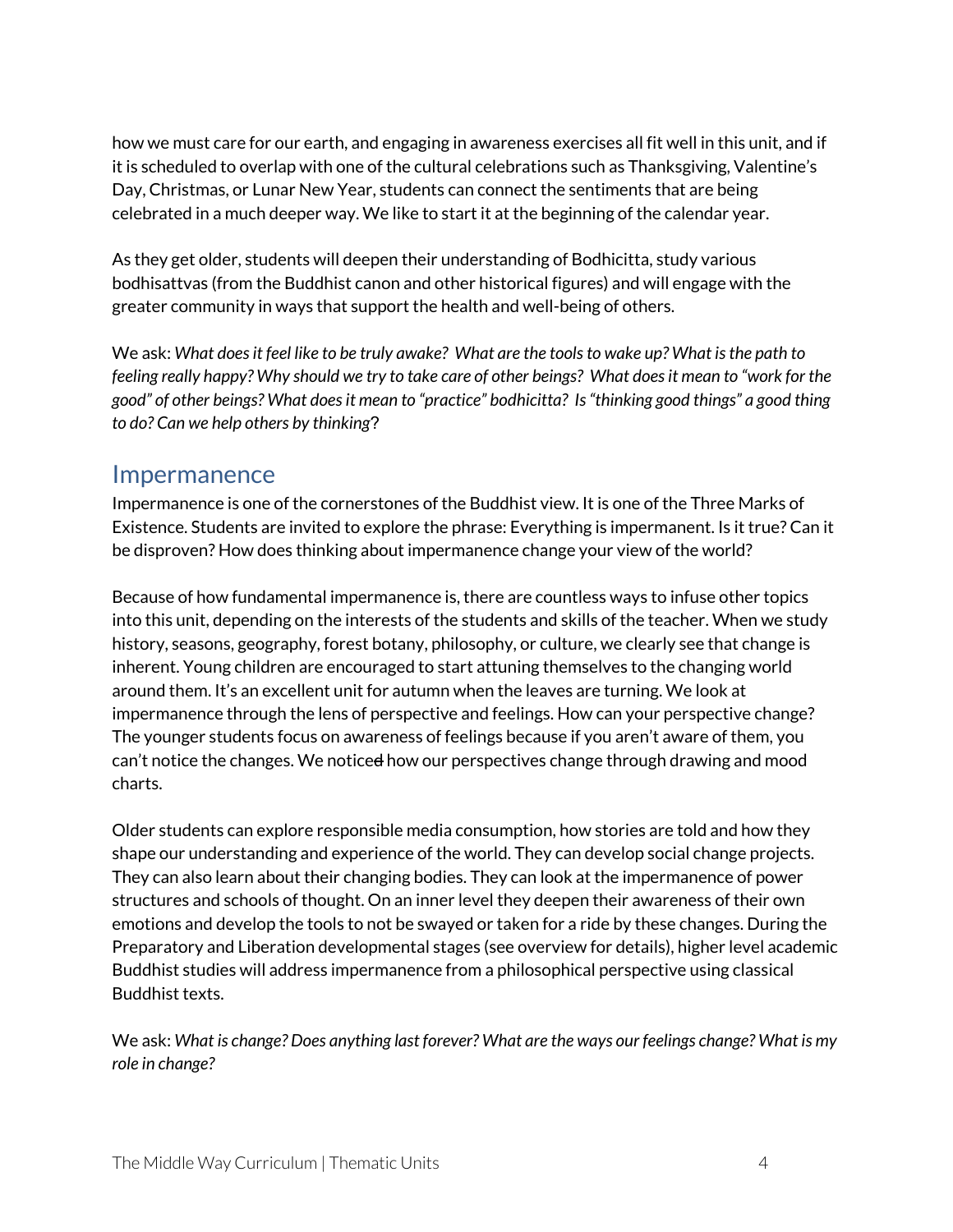### Cause and Effect

Learning about *karma*, the law of cause and effect, emphasizes that whatever we do with our body, speech, and mind will have a corresponding effect. And that every effect has a corresponding set of causes. Students will know about the importance of the law of cause and effect and understand their personal responsibility to do no harm, to do good, and to work with their minds. Students should be able to develop the habit of examining their actions and intentions, and be encouraged to choose actions that bring happiness and reduce suffering for themselves and others. Intention is brought into sharp focus.

Exploring cause and effect is a natural part of being human and is a particularly rich area of study for young children finding their way in the world. Focusing on something that is so readily experienced, tangible, easy to test, and relatable, make it a wonderful focus of study for the school. While it is an essential part of the Buddhist view, one doesn't have to identify as Buddhist to accept it.

The unit lends itself to engaging studies of the physical world, pushes and pulls, mechanical objects, Rube Goldberg machines, the composition and interaction of materials, ecosystems, sense objects and sense perceptions. For example the study of music would start with the countless causes and conditions of a simple composition being played, from intention to neurological impulses to the mechanics of instrumentalization, sound, and sound waves, the perception of sound, the emotional reaction and so on. We think about how different actions feel depending on your intention, and the roles that motivation, habits, and self reflection play in our day-to-day experience of the world. The early learners are at an age when Buddhist precepts and ten negative/positive actions can be introduced. Intention is explored on increasingly deeper levels, observing the different consequences of doing something on purpose or by accident.

Older students can engage in altruistic projects of larger scope or more global impact. They will also be able to self-examine for intention more critically to test for self-serving intention vs. true altruism. They can examine intention in other religions and philosophies. Likewise, they can consider intention in global systems (financial and political systems, systems of power). Higher level academic Buddhist studies will address the laws of cause and effect from a philosophical perspective using the classical Buddhist texts such as the Madhyamikavatara.

We ask: *How do my actions affect others? What isintention and how doesit change an outcome? How is cause and effect in scientific realms different from human/social realms?*

#### Lineage

Where do things come from and where do they go is a question that is woven through the fabric of a Middle Way education from start to finish. Nothing spontaneously arises truly independently. Middle Way teachers are encouraged to regularly connect learning to lineage by informing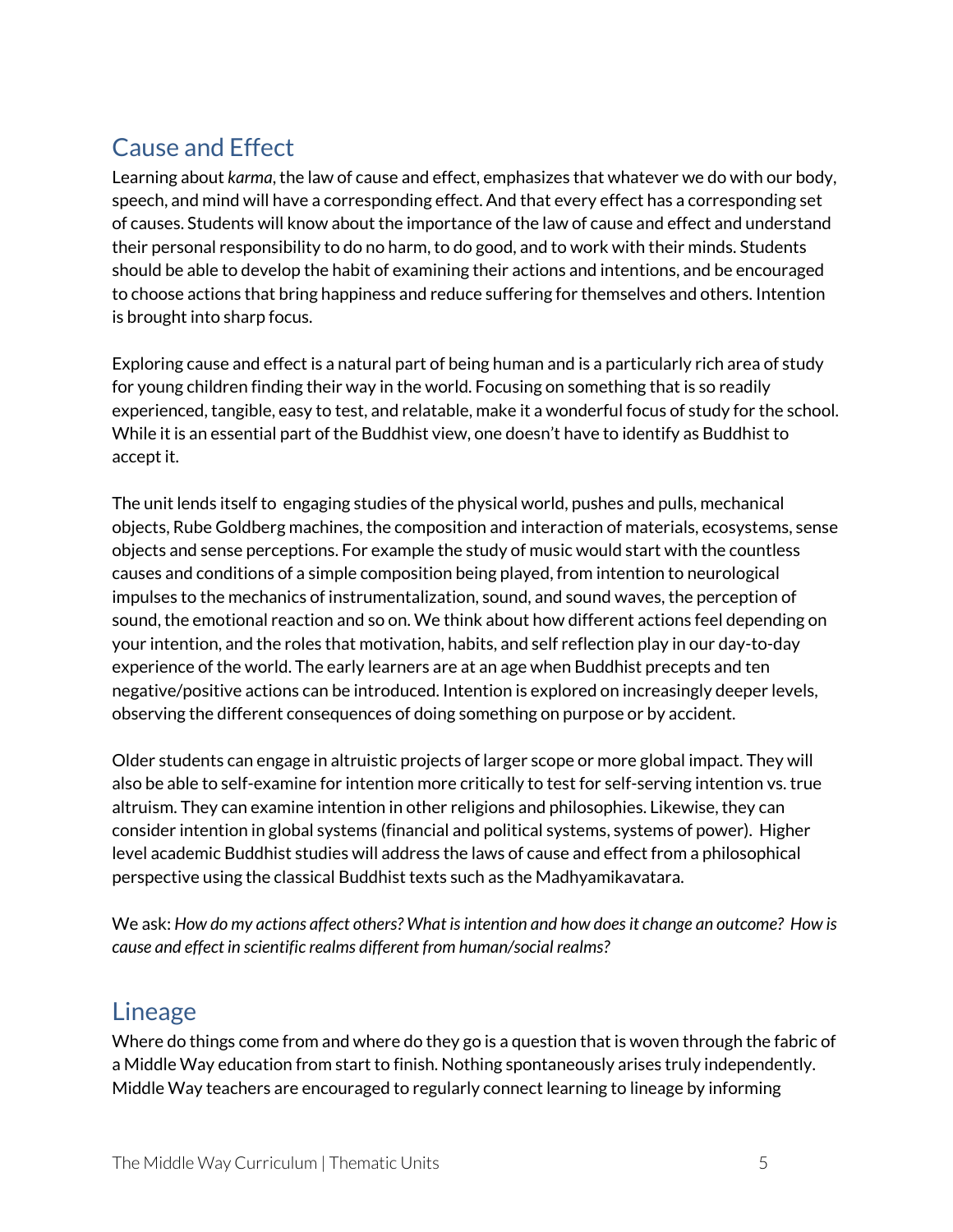students where they learned what they are teaching, where their knowledge comes from and why they are continuing this thread of knowledge.

We also give this question some undivided attention in a dedicated unit in which students explore aspects of their everyday lives through the lens of Lineage. They can start with an inquiry such as Where does my water come from? Where does it go? How do I commute to school? Where did the oil come *from? Where are these sneakersfrom?* From there they can study history, science inventors, patterns, and so on. In fourth grade they start to ponder where their opinions come from, and what needs to change in this world. With an understanding of cause and effect, students can reflect on how their choices have long-lasting consequences.

This unit works well around celebrations and major holidays. We ask: How did these customs and traditions get passed down and why? Should we continue to pass them on?

Ultimately, the students are equipped with confidence to move through the world knowing what to adopt and what to discard. As Jigme Khyentse Rinpoche advised us, even extremist thinking can come from an authentic lineage. It's up to each individual to use their critical thinking and altruistic intention to decide what should be propagated. Students are their own masters, making up their own minds about the world, bolstered by a vast attitude of Bodhicitta and the framework of the all-determining quality of actions, the precepts, the positive and negative actions. Their habit of asking where things come from and where things go informs their decisions and actions as they go about becoming citizens of the world.

We ask: Where do things come from and where do they go? How do I know what I know? Where does my *information come from? Isit trustworthy? How is knowledge transmitted? Why do I think what I think? What makessomething worthy of continuing? How did these customs and traditions get passed down and why? Should we continue?*

#### Interconnection

Interconnection begins with understanding how things function on the relative level and leads up to the much larger philosophical topic of Dependent Origination. By tangibly exploring these topics in the early years, the significance of deeper levels of Buddhist study can be more deeply appreciated in later years, such as the relationship between the Buddhist concept of "dependent origination" and emptiness.

This unit lends itself to studies of circuits, nature study, radio, gardening. In particular the study of water can be very easily aligned: looking at the cycles of water, the sources of our drinking water, and the connections inside of our bodies. Springtime is a wonderful time to introduce interconnection, tuning in to the symbiotic relationships of birds, seeds, and plants. On an inner level, students explore how people are different but the same, how we can live in harmony with one another in a not-too-tight, not-too-loose connection.